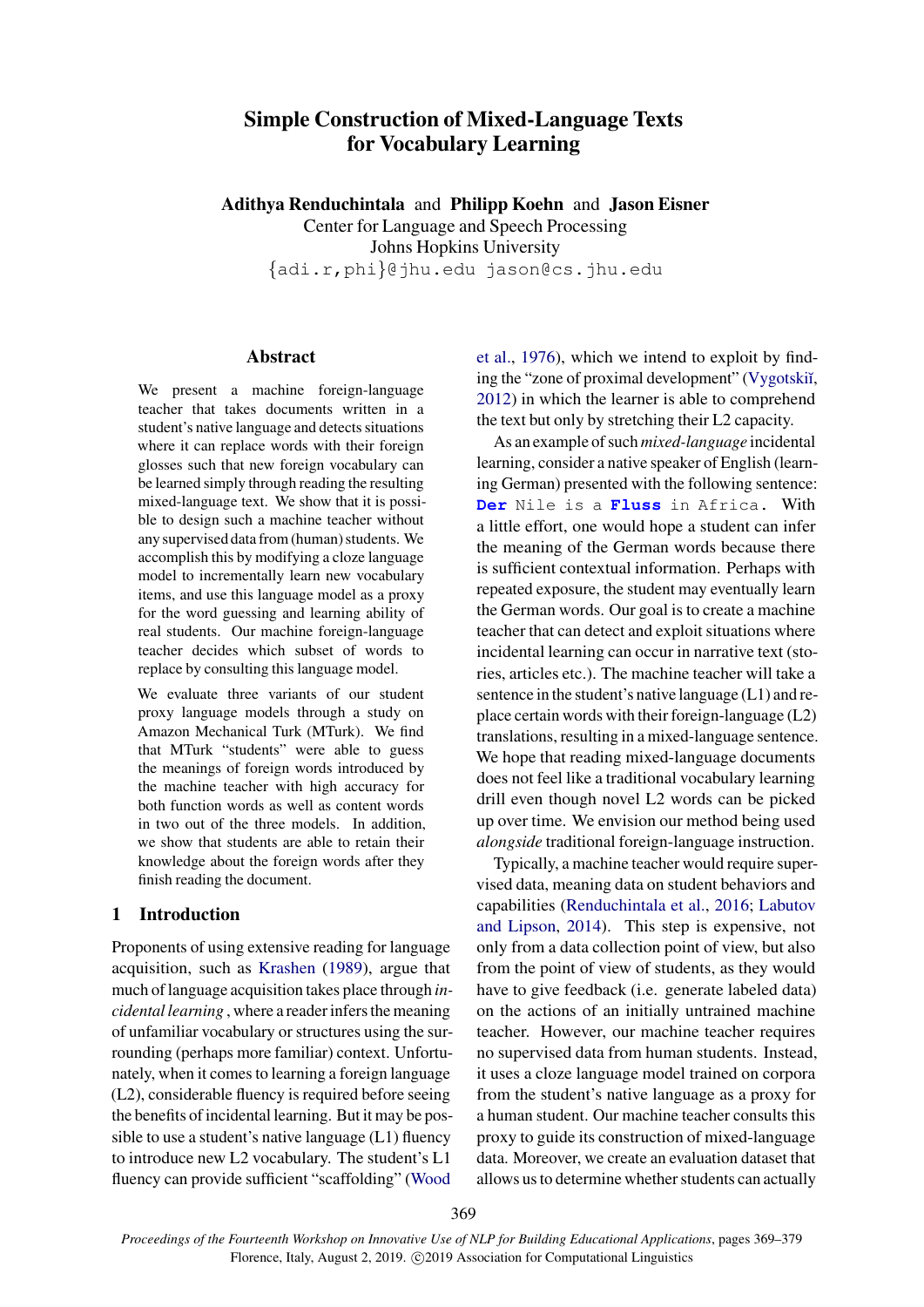<span id="page-1-1"></span>

| <b>Sentence</b>       | The | Nile is  |     | a |       | river in Africa                |
|-----------------------|-----|----------|-----|---|-------|--------------------------------|
| <b>Gloss</b>          | Der | Nil      |     |   |       | ist ein Fluss in Afrika        |
| <b>Mixed-Lang</b>     |     |          |     |   |       | Der Nile ist a river in Africa |
| <b>Configurations</b> |     | The Nile | is  | a | Fluss | in Africa                      |
|                       | Der | Nil      | ist |   |       | ein river in Africa            |

Table 1: An example English (L1) sentence with German (L2) glosses. Using the glosses, several possible mixed-language configurations are possible. Note that the glosses do not form fluent L2 sentences.

understand our generated texts and learn from them.

We present three variants of our machine teacher, by varying the underlying language models, and study the differences in the mixed-language documents they generate. We evaluate these systems by asking participants on Amazon Mechanical Turk (MTurk) to read these documents and guess the meanings of L2 words as and when they appear (the participants are expected to use the surrounding words to make their guesses). Furthermore, we select the best performing variant and evaluate if participants can actually *learn* the L2 words by letting participants read a mixed-language passage and give a L2 vocabulary quiz at the *end* of passage, where the L2 words are presented in isolation.

# 2 Approach

*Will a student be able to infer the meaning of the L2 tokens I have introduced?* This is the fundamental question that a machine teacher must answer when deciding on which words in an L1 sentence should be replaced with L2 glosses. The machine teacher must decide, for example, if a student would correctly guess the meanings of **Der**, **ist**, **ein**, or **Fluss** when presented with this mixed-language *configuration*: **Der** Nile **ist ein Fluss** in Africa. [1](#page-1-0) The machine teacher must also ask the same question of many other possible mixedlanguage configurations. Table [1](#page-1-1) shows an example sentence and three mixed-language configurations from among the exponentially many choices. Our approach assumes a 1-to-1 correspondence (i.e. gloss) is available for each L1 token. Clearly, this is not true in general, so we only focus on mixed-language configurations when 1-to-1 glosses *are* possible. If a particular L1 token does not have a gloss, we only consider configurations where that token is always represented in L1.

#### <span id="page-1-5"></span>2.1 Student Proxy Model

Before we address the aforementioned question, we must introduce our student proxy model. Concretely, our student proxy model is a cloze language model that uses bidirectional LSTMs to predicts L1 words from their surrounding context [\(Mousa](#page-9-5) [and Schuller,](#page-9-5) [2017;](#page-9-5) [Hochreiter and Schmidhuber,](#page-9-6) [1997\)](#page-9-6). We refer to it as the cLM (cloze language model). Given a L1 sentence  $[x_1, x_2,...,x_T]$ , the model defines a distribution  $p(x_t | [\mathbf{h}^f : \mathbf{h}^f])$  at each position in the sentence. Here,  $h<sup>f</sup>$  and  $h<sup>b</sup>$  are D−dimensional hidden states from forward and backward LSTMs.

$$
\mathbf{h}^{\mathbf{f}}_{t} = \text{LSTM}^{\mathbf{f}}([\mathbf{x}_{1},...,\mathbf{x}_{t-1}];\boldsymbol{\theta}^{\mathbf{f}})
$$
(1)

$$
\mathbf{h}^{\mathbf{b}}{}_{t} = \text{LSTM}^{\mathbf{b}}([\mathbf{x}_{t+1}, ..., \mathbf{x}_{T}]; \boldsymbol{\theta}^{\mathbf{b}})
$$
(2)

The cLM assumes a fixed L1 vocabulary of size V, and the vectors  $x_t$  above are embeddings of these word types, which correspond to the rows of a matrix  $\mathbf{E} \in \mathbb{R}^{V \times D}$ . The output distribution (over V word types) is obtained by concatenating the hidden states from the forward and backward LSTMs and projecting the resulting 2D-dimensional state down to D-dimensions using a projection layer  $h(\cdot;\boldsymbol{\theta}^{\mathbf{h}})$ . Finally, a softmax operation is performed:

<span id="page-1-3"></span>
$$
p(\cdot | [\mathbf{h}^{\mathbf{f}} \! : \! \mathbf{h}^{\mathbf{b}}]) = \text{softmax}(\mathbf{E} \cdot h([\mathbf{h}^{\mathbf{f}} \! : \! \mathbf{h}^{\mathbf{b}}]; \boldsymbol{\theta}^{\mathbf{h}})) \tag{3}
$$

Note that the softmax layer also uses the word embedding matrix E when generating the output distribution [\(Press and Wolf,](#page-9-7) [2017\)](#page-9-7). This cloze language model encodes left-and-right contextual dependence rather than the typical sequence dependence of standard (unidirectional) language models.

We train the parameters  $\theta = [\theta^f; \theta^b; \theta^h; E]$ using Adam ( [Kingma and Ba,](#page-9-8) [2014\)](#page-9-8) to maximize  $\sum_{\mathbf{x}} \mathcal{L}(\mathbf{x})$ , where the summation is over sentences x in a large L1 training corpus.

<span id="page-1-2"></span>
$$
\mathcal{L}(\mathbf{x}) = \sum_{t} \log p(x_t | [\mathbf{h}^{\mathbf{f}}_t : \mathbf{h}^{\mathbf{b}}_t])
$$
 (4)

We assume that the resulting model represents the entirety of the student's L1 knowledge, and that the L1 parameters  $\theta$  will not change further.

# <span id="page-1-4"></span>2.2 Incremental L2 Vocabulary Learning

The model so far can assign probability to an L1 sentence such as The Nile is a river in Africa, (using Eq. [\(4\)](#page-1-2)) but what about a mixed-language sentence such as **Der** Nile **ist ein Fluss** in Africa? To accommodate the

<span id="page-1-0"></span> ${}^{1}$ By "meaning" we mean the L1 token that was originally in the sentence before it was replaced by an L2 gloss.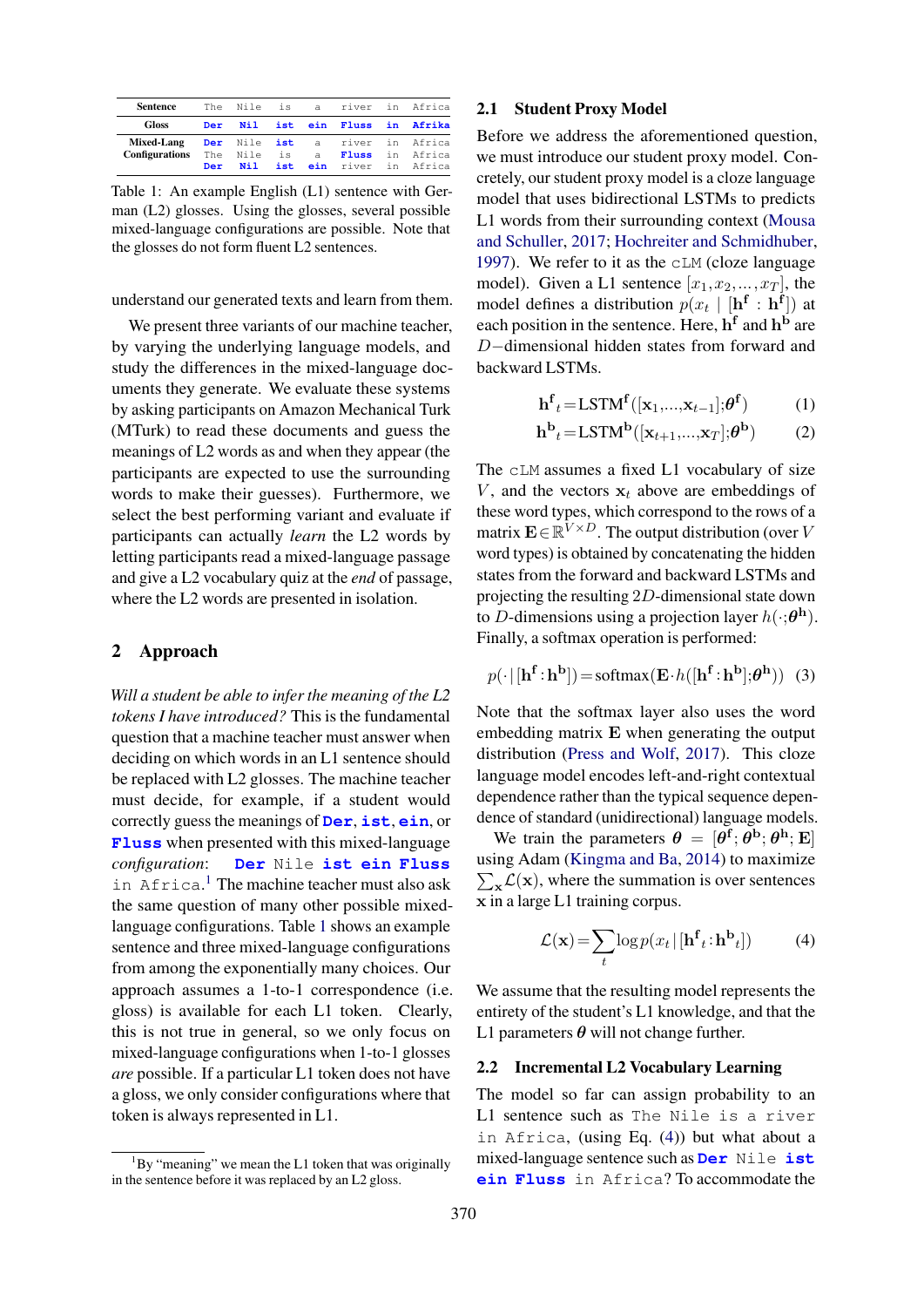new L2 words, we use another word-embedding matrix,  $\mathbf{F} \in \mathbb{R}^{V' \times D}$  and modify Eq [3](#page-1-3) to consider both the L1 and L2 embeddings:

$$
p(\cdot \,|\,[\mathbf{h}^\mathbf{f}\!:\!\mathbf{h}^\mathbf{b}])\!=\!\text{softmax}([\mathbf{E};\!\mathbf{F}]\!\cdot\!h([\mathbf{h}^\mathbf{f}\!:\!\mathbf{h}^\mathbf{b}];\!\boldsymbol{\theta}^\mathbf{h}))
$$

We also restrict the softmax function above to produce a distribution not over the full bilingual vocabulary of size  $|V| + |V'|$ , but only over the bilingual vocabulary consisting of the V L1 types together with only the  $v' \subset V'$  L2 types that actually appear in the mixed-language sentence x. In the above example mixed-language sentence,  $|v'|$  is 4. We initialize F by drawing its elements IID from Uniform[−0.01,0.01]. Thus, all L2 words initially have random embeddings  $[-0.01, 0.01]^{1 \times D}$ .

These modifications lets us compute  $\mathcal{L}(\mathbf{x})$  for a mixed-language sentence x. We assume that when a human student reads a mixed-language sentence  $x$ , they update their L2 parameters  $\bf{F}$  (but not their L1 parameters  $\boldsymbol{\theta}$ ) to increase  $\mathcal{L}(\mathbf{x})$ . Specifically, we assume that  **will be updated to maximize** 

$$
\mathcal{L}(\mathbf{x}; \theta^{\mathbf{f}}, \theta^{\mathbf{b}}, \theta^{\mathbf{h}}, \mathbf{E}, \mathbf{F}) - \lambda \|\mathbf{F} - \mathbf{F}^{\mathbf{prev}}\|^2 \qquad (5)
$$

Maximizing Eq. [\(5\)](#page-2-0) adjusts the embeddings of each L2 word in the sentence so that it is more easily predicted from the other L1/L2 words, and also so that it is more helpful at predicting the other L1/L2 words. Since the rest of the model's parameters do not change, we expect to find an embedding for **Fluss** that is similar to the embedding for river. However, the regularization term with coefficient  $\lambda > 0$ prevents F from straying too far from from F<sup>prev</sup>, which represents the value of F before this sentence was read. This limits the degree to which our simulated student will change their embedding of an L2 word such as **Fluss** based on a *single* example. As a result, the embedding of **Fluss** reflects *all* of the past sentences that contained **Fluss**, although (realistically) with some bias toward the most recent such sentences. We do not currently model spacing effects, i.e., forgetting due to the passage of time.

In principle,  $\lambda$  should be set based on humansubjects experiments, and might differ from human to human. In practice, in this paper, we simply took  $\lambda = 1$ . We (approximately) maximized the objective above using 5 steps of gradient ascent, which gave good convergence in practice.

#### <span id="page-2-3"></span>2.3 Scoring L2 embeddings

The incremental vocabulary learning procedure (Section [2.2\)](#page-1-4) takes a mixed-language configuration

and generates a new L2 word-embedding matrix by applying gradient updates to a previous version of the L2 word-embedding matrix. The new matrix represents the proxy student's L2 knowledge after observing the mixed-language configuration.

Thus, if we can score the new L2 embeddings, we can, in essence, score the mixed-language configuration that generated it. The ability to score configurations affords search (Sections [2.4](#page-2-1) and [2.5\)](#page-3-0) for high-scoring configurations. With this motivation, we design a scoring function to measure the "goodness" of L2 word-embeddings, F.

The machine teacher evaluates F with reference to all correct word-gloss pairs from the *entire document*. For our example sentence, the word pairs are {(The, **Der**), (is,**ist**), (a,**ein**), (river,**Fluss**)}. But the machine teacher also has access to, for example, {(water,**Wasser**), (stream, Fluss) ...}, which come from elsewhere in the document. Thus, if  $P$  is the set of word pairs,  $\{(x_1,f_1),...(x_{|\mathcal{P}|},f_{|\mathcal{P}|})\}$ , we compute:

<span id="page-2-2"></span><span id="page-2-0"></span>
$$
\tilde{r}_p = R(x_p, \mathbf{cs}(\mathbf{F}_{f_p}, \mathbf{E})) \qquad (6)
$$

$$
r_p = \begin{cases} \tilde{r}_p & \text{if } \tilde{r}_p < r_{\text{max}} \\ \infty & \text{otherwise} \end{cases}
$$

$$
\text{MRR}(\mathbf{F}, \mathbf{E}, r_{\text{max}}) = \frac{1}{|\mathcal{P}|} \sum_p \frac{1}{r_p} \qquad (7)
$$

where  $cs(\mathbf{F}_f, \mathbf{E})$  denotes the vector of cosine similarities between the embedding of an  $L2$  word  $f$  and the entire L1 vocabulary.  $R(x,\text{cs}(E, F_f))$  queries the rank of the correct L1 word x that pairs with  $f$ . r can take values from 1 to  $|V|$ , but we use a rank threshold  $r_{\text{max}}$  and force pairs with a rank worse than  $r_{\text{max}}$  to  $\infty$ . Thus, given a word-gloss pairing  $P$ , the current state of the L2 embedding matrix F, and the L1 embedding matrix E, we obtain the Mean Reciprocal Rank (MRR) score in [\(7\)](#page-2-2).

We can think of the scoring function as a "vocabulary test" in which the proxy student gives (its best)  $r_{\text{max}}$  guesses for each L2 word type and receives a numerical grade.

#### <span id="page-2-1"></span>2.4 Mixed-Language Configuration Search

So far we have detailed our simulated student that would learn from a mixed-language sentence, and a metric to measure how good the learned L2 embeddings would be. Now the machine teacher only has to search for the best mixed-language configuration of a sentence. As there are exponentially many possible configurations to consider,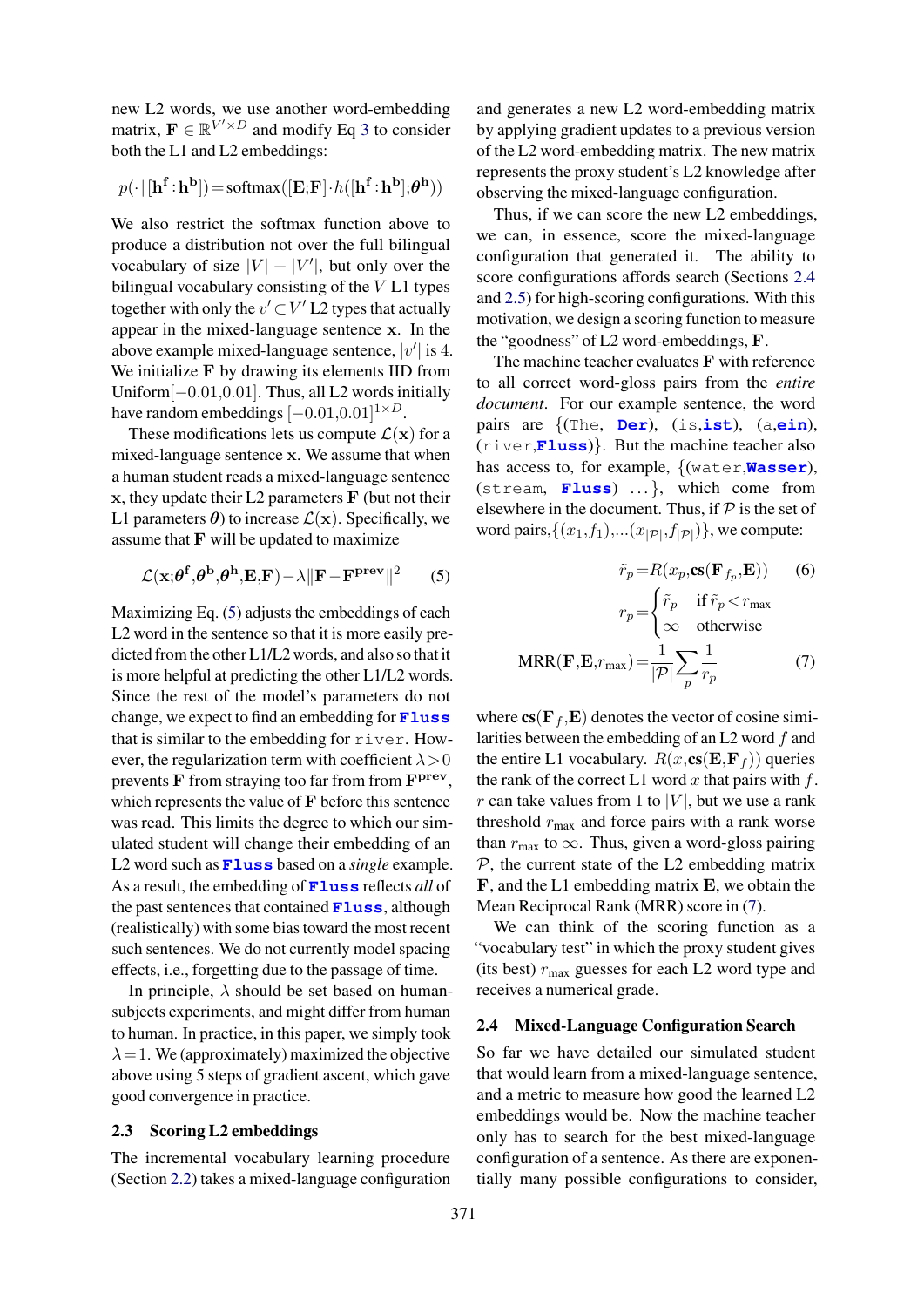exhaustive search is infeasible. We use a simple left-to-right greedy search to approximately find the highest scoring configuration for a given sentence. Algorithm [1](#page-3-1) shows the pseudo-code for the search process. The inputs to the search algorithm are the initial L2 word-embeddings matrix  $\mathbf{F}^{\mathbf{prev}}$ , the scoring function MRR(), and the student proxy model SPM(). The algorithm proceeds left to right, making a binary decision at each token: Should the token be replaced with its L2 gloss or left as is? For the first token, these two decisions result in the two configurations: (i) **Der** Nile... and (ii) The Nile... These configurations are given to the student proxy model which updates the L2 word embeddings. The scoring function (section [2.3\)](#page-2-3) computes a score for each L2 word-embedding matrix and caches the best configuration (i.e. the configuration associated with the highest scoring L2 word-embedding matrix). If two configurations result in the same MRR score, the number of L2 word types exposed is used to break ties. In Algo-rithm [1,](#page-3-1)  $\rho(c)$  is the function that counts the number of L2 word types exposed in a configuration c.

<span id="page-3-1"></span>Algorithm 1 Mixed-Lang. Config. Search **Require:**  $\mathbf{x} = [x_1, x_2, ..., x_T]$   $\triangleright \text{L1 tokens}$ <br> **Require:**  $\mathbf{f} = [f_1, f_2, ..., f_T]$   $\triangleright \text{L2 glosses}$ **Require:**  $f = [f_1, f_2, ..., f_T]$ **Require:** E  $\triangleright$  L1 emb. matrix Require: F<sup>prev</sup>  $\triangleright$  initial L2 emb. matrix Require: SPM  $\triangleright$  Student Proxy Model **Require:** MRR, $r_{\text{max}}$   $\triangleright$  Scoring Func., threshold 1: function SEARCH(x,f,Fprev) 2:  $c \leftarrow x$   $\triangleright$  initial configuration is the L1 sentence<br>3:  $F \leftarrow F^{\text{prev}}$ 3:  $\mathbf{F} \leftarrow \mathbf{F}^{\text{prev}}$ 4:  $s = MRR(E, F, r_{max})$ <br>5: **for**  $i = 1; i < T; i++e$ for  $i = 1; i \leq T; i++$  do 6:  $\mathbf{c'} \leftarrow c_1 \cdots c_{i-1} f_i x_{i+1} \cdots x_T$ 7:  $\Phi' = \text{SPM}(\mathbf{F}^{\text{prev}}, \mathbf{c'})$  $\frac{8}{9}$  $\mathbf{C} = \text{MRR}(\mathbf{E}, \mathbf{\Phi}', r_{\text{max}})$ 9: **if**  $(s', -\rho(\mathbf{c'})) \geq (s, -\rho(\mathbf{c}))$  then 10:  $\mathbf{c} \leftarrow \mathbf{c}', \mathbf{F} \leftarrow \mathbf{F}', s \leftarrow s'$ 11: end if 12: end for 13: **return c, F**  $\triangleright$  Mixed-Lang. Config. 14: end function

#### <span id="page-3-0"></span>2.5 Mixed-Language document creation

Our idea is that a sequence of mixed-language configurations is good if it drives the student proxy model's L2 embeddings toward an MRR score close to 1 (maximum possible). Note that we do *not* change the sentence order (we still want a coherent document), just the mixed-language *configuration* of each sentence. For each sentence in turn, we greedily search over mixed-language configurations using Algorithm [1,](#page-3-1) then choose the configuration

that learns the best  $\mathbf F$ , and proceed to the next sentence with  $\mathbf{F}^{\text{prev}}$  now set to this learned  $\mathbf{F}$ <sup>[2](#page-3-2)</sup>. This process is repeated until the end of the document. The pseudo-code for generating an entire document of mixed-language content is shown in Algorithm[2.](#page-3-3)

<span id="page-3-3"></span>

| <b>Algorithm 2</b> Mixed-Lang. Document Gen.                                                           |                                         |  |  |  |  |  |  |
|--------------------------------------------------------------------------------------------------------|-----------------------------------------|--|--|--|--|--|--|
| <b>Require:</b> $\mathcal{D} = [({\bf x}_1, {\bf f}_1), , ({\bf x}_N, {\bf f}_N)]$                     | $\triangleright$ Document               |  |  |  |  |  |  |
| Require: E                                                                                             | $\triangleright$ L1 emb. matrix         |  |  |  |  |  |  |
| Require: $F^0$                                                                                         | $\triangleright$ initial L2 emb. matrix |  |  |  |  |  |  |
| 1: function $\text{DOCGen}(\mathcal{D}, \mathbf{F}^0)$                                                 |                                         |  |  |  |  |  |  |
| 2:<br>$\mathcal{C} = \mathcal{U}$                                                                      | $\triangleright$ Configuration List     |  |  |  |  |  |  |
| for $i = 1; i \le N; i++$ do<br>3:                                                                     |                                         |  |  |  |  |  |  |
| $\mathbf{x}_i$ , $\mathbf{f_i} = \mathcal{D}[i]$<br>4:                                                 |                                         |  |  |  |  |  |  |
| $\mathbf{c}_i$ , $\mathbf{F}_i$ = SEARCH( $\mathbf{x}_i$ , $\mathbf{f}_i$ , $\mathbf{F}_{i-1}$ )<br>5: |                                         |  |  |  |  |  |  |
| $\mathcal{C} \leftarrow \mathcal{C} + [\mathbf{c}_i]$<br>6:                                            |                                         |  |  |  |  |  |  |
| end for<br>7:                                                                                          |                                         |  |  |  |  |  |  |
| return $\mathcal C$<br>8:                                                                              | $\triangleright$ Mixed-Lang. Document   |  |  |  |  |  |  |
| 9: end function                                                                                        |                                         |  |  |  |  |  |  |

In summary, our machine teacher is composed of (i) a student proxy model which is a contextual L2 word learning model (Sections [2.1](#page-1-5) and [2.2\)](#page-1-4) and (ii) a configuration sequence search algorithm (Sections [2.4](#page-2-1) and [2.5\)](#page-3-0), which is guided by (iii) an L2 vocabulary scoring function (Section [2.3\)](#page-2-3). In the next section, we describe two variations for the student proxy models.

# 3 Variations in Student Proxy Models

We developed two variations for the student proxy model to compare and contrast the mixed-language documents that can be generated.

#### 3.1 Unidirectional Language Model

This variation restricts the bidirectional model (from Section [2.1\)](#page-1-5) to be unidirectional  $(uLM)$  and follows a standard recurrent neural network (RNN) language model [\(Mikolov et al.,](#page-9-9) [2010\)](#page-9-9).

$$
\log p(\mathbf{x}) = \sum_{t} \log p(x_t | \mathbf{h}^{\mathbf{f}}_t)
$$
 (8)

$$
\mathbf{h}^{\mathbf{f}}_{t} = \text{LSTM}^{\mathbf{f}}(\mathbf{x}_{0},...,\mathbf{x}_{t-1};\boldsymbol{\theta}^{\mathbf{f}})
$$
(9)

$$
p(\cdot | \mathbf{h}^{\mathbf{f}}) = \text{softmax}(\mathbf{E} \cdot \mathbf{h}^{\mathbf{f}})
$$
 (10)

Once again,  $\mathbf{h}^{\text{f}} \in \mathbb{R}^{D \times 1}$  is the hidden state of the LSTM recurrent network, which is parameterized by  $\theta^f$ , but unlike the model in Section [2.1,](#page-1-5) no backward LSTM and no projection function is used.

The same procedure from the bidirectional model is used to update L2 word embeddings (Section [2.2\)](#page-1-4). While this model does not explicitly encode context

<span id="page-3-2"></span><sup>&</sup>lt;sup>2</sup>For the first sentence, we initialize  $\mathbf{F}^{\text{prev}}$  to have values randomly between [−0.01,0.01].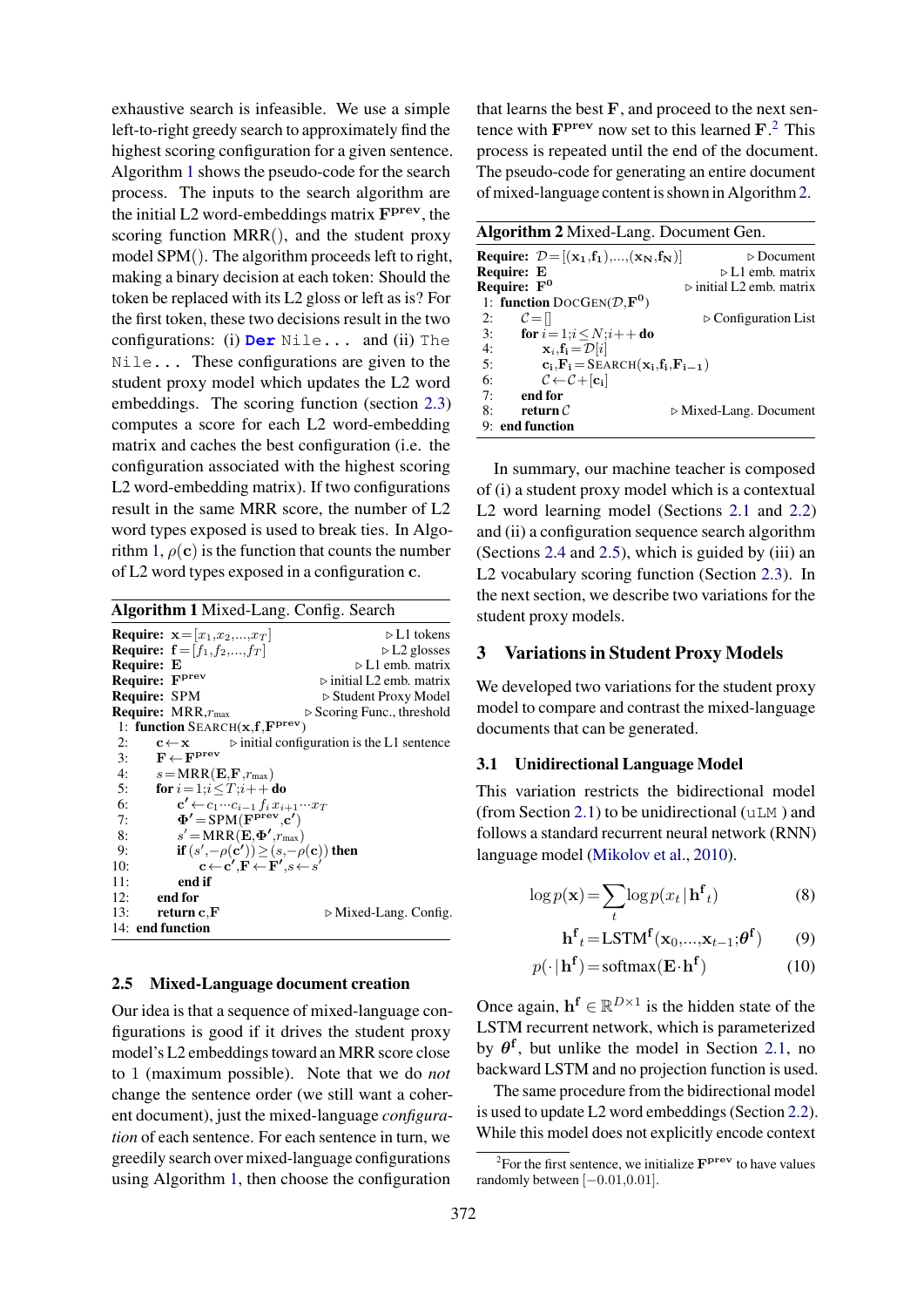from "future" tokens (i.e. words to the right of  $x_t$ ) , there is still pressure from right-side tokens  $x_{t+t:T}$ because the new embeddings will be adjusted to explain the tokens to the right as well. Fixing all the L1 parameters further strengthens this pressure on L2 embeddings from words to their right.

# 3.2 Direct Prediction Model

The previous two models variants adjust L2 embeddings using gradient steps to improve the pseudo-likelihood of the presented mixed-language sentences. One drawback of such an approach is computation speed caused by the bottleneck introduced by the softmax operation.

We designed an alternate student prediction model that can "directly" predict the embeddings for words in a sentence using contextual information. We refer to this variation as the *Direct Prediction* (DP ) model. Like our previous student proxy models, the DP model also uses bidirectional LSTMs to encode context and an L1 word embedding matrix E. However, the DP model does not attempt to produce a distribution over the output vocabulary; instead it tries to predict a real-valued vector using a feed-forward highway network [\(Srivastava et al.,](#page-9-10) [2015\)](#page-9-10). The DP model's objective is to minimize the mean square error (MSE) between a predicted word embedding and the *true embedding*. For a time-step t, the predicted word embedding  $\hat{\mathbf{x}}_t$ , is generated by:

$$
\mathbf{h}^{\mathbf{f}}_{t} = \text{LSTM}^{\mathbf{f}}([\mathbf{x}_{1}, ..., \mathbf{x}_{t-1}]; \theta^{\mathbf{f}})
$$
 (11)

$$
\mathbf{h}^{\mathbf{b}}_{t} = \text{LSTM}^{\mathbf{b}}([\mathbf{x}_{t+1}, ..., \mathbf{x}_{T}]; \theta^{\mathbf{b}}) \tag{12}
$$

$$
\hat{\mathbf{x}}_t = \mathbf{F} \mathbf{F}([\mathbf{x}_t : \mathbf{h}^\mathbf{f}{}_t : \mathbf{h}^\mathbf{b}{}_t]; \boldsymbol{\theta}^\mathbf{w}) \tag{13}
$$

$$
\mathcal{L}(\boldsymbol{\theta}^{\mathbf{f}}, \boldsymbol{\theta}^{\mathbf{b}}, \boldsymbol{\theta}^{\mathbf{w}}) = \sum_{t} (\hat{\mathbf{x}}_t - \mathbf{x}_t)^2
$$
 (14)

where  $FF(.;\theta^w)$  denotes a feed forward highway network with parameters  $\theta^w$ . Thus, the DP model training requires that we already have the "true embeddings" for all the L1 words in our corpus. We use pretrained L1 word embeddings from FastText as "true embeddings" [\(Bojanowski et al.,](#page-9-11) [2017\)](#page-9-11). This leaves the LSTM parameters  $\boldsymbol{\theta}^{\mathrm{f}}$  , $\boldsymbol{\theta}^{\mathrm{b}}$  and the highway feed-forward network parameters  $\theta^w$  to be learned. Equation [14](#page-4-0) can be minimized by simply copying the input  $x_t$  as the prediction (ignoring all context). We use *masked training* to prevent the model itself from trivially copying [\(Devlin et al.,](#page-9-12) [2018\)](#page-9-12). We randomly "mask" 30% of the input embeddings during training. This masking operation replaces the original embedding with either (i) 0 vectors, or (ii) vectors of a random word in vocabulary, or

(iii) vectors of a "neighboring" word from the vocabulary. [3](#page-4-1) The loss, however, is always computed with respect to the correct token embedding.

With the L1 parameters of the DP model trained, we turn to L2 learning. Once again the L2 vocabulary is encoded in F, which is initialized to 0 (i.e. before any sentence is observed). Consider the configuration: The Nile is a **Fluss** in Africa. The tokens are converted into a sequence of embeddings:  $[\mathbf{x}_0 = \mathbf{E}_{x_0}, ..., \mathbf{x}_t]$  ${\bf F}_{f_t},..., {\bf x}_T = {\bf E}_{x_T}$ . Note that at time-step t the L2 word-embedding matrix is used  $(t=4, f_t =$ **Fluss** for the example above). A prediction  $\hat{\mathbf{x}}_t$  is generated by the model using Equations [11-](#page-4-2)[13.](#page-4-3) Our hope is that the prediction is a "refined" version of the embedding for the L2 word. The refinement arises from considering the context of the L2 word. If **Fluss** was not seen before,  $x_t = F_f = 0$ , forcing the DP model to only use contextual information. We apply a simple update rule that modifies the L2 embeddings based on the direct predictions:

$$
\mathbf{F}_{f_t} \leftarrow (1 - \eta) \mathbf{F}_{f_t} + \eta \hat{\mathbf{x}}_t \tag{15}
$$

where  $\eta$  controls the interpolation between the old values of a word embedding and the new values which have been predicted based on the current mixed sentence. If there are multiple L2 words in a configuration, say at positions i and j (where  $i < j$ ), we can still follow Eq [11–](#page-4-2)[13.](#page-4-3) However, to allow the predictions  $\hat{\mathbf{x}}_i$  and  $\hat{\mathbf{x}}_j$  to jointly influence each other, we need to execute multiple prediction iterations.

<span id="page-4-3"></span><span id="page-4-2"></span><span id="page-4-0"></span>Concretely, let  $\mathbf{X} = [\mathbf{x}_0, ..., \mathbf{F}_{f_i}, ..., \mathbf{F}_{f_j}, ..., \mathbf{x}_T]$ be the sequence of word embeddings for a mixed-language sentence. The DP model generates predictions  $\hat{\mathbf{X}} = [\hat{\mathbf{x}}_0, ..., \hat{\mathbf{x}}_i, ..., \hat{\mathbf{x}}_j, ..., \hat{\mathbf{x}}_T]$ . We only use its predictions at time-steps corresponding to L2 tokens since the L2 words are those we want to update (Eq [16\)](#page-4-4).

<span id="page-4-5"></span><span id="page-4-4"></span>
$$
\mathbf{X}^{1} = \text{DP}(\mathbf{X}^{0})
$$
  
Where,  $\mathbf{X}^{0} = [\mathbf{x}_{1}, ..., \mathbf{F}_{f_{i}}, ..., \mathbf{F}_{f_{j}}, ..., \mathbf{x}_{T}]$   
 $\mathbf{X}^{1} = [\mathbf{x}_{1}, ..., \hat{\mathbf{x}}_{i}^{1}, ..., \hat{\mathbf{x}}_{j}^{1}, ..., \mathbf{x}_{T}]$  (16)  
 $\mathbf{X}^{k} = \text{DP}(\mathbf{X}^{k-1}) \ \forall 0 \le k < K - 1$  (17)

where  $X^1$  contains predictions at i and j and the original L1 word-embeddings in other positions. We then pass  $X^1$  as input again to the DP model. This is executed for  $K$  iterations (Eq [17\)](#page-4-5). With

<span id="page-4-1"></span> $3$ We precompute 20 neighboring words (based on cosinesimilarity) for each word in the vocabulary using FastText embeddings before training.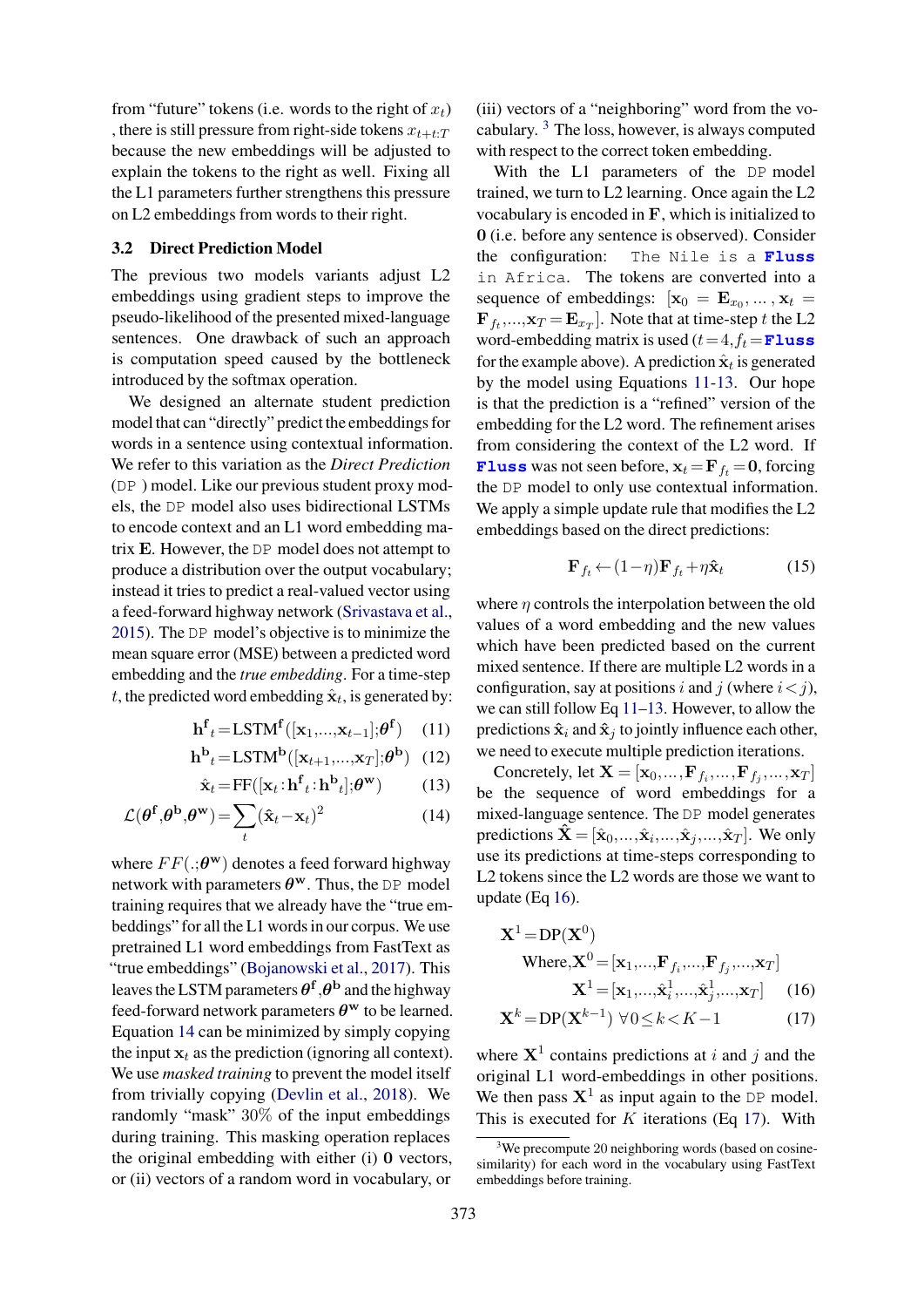<span id="page-5-0"></span>

| Task: |                      |  |  |  |                                                                                         |  |  |  |
|-------|----------------------|--|--|--|-----------------------------------------------------------------------------------------|--|--|--|
|       |                      |  |  |  | U digital camera yz u camera that stores pictures in electronic memory instead az film. |  |  |  |
| U     |                      |  |  |  |                                                                                         |  |  |  |
| yz    |                      |  |  |  |                                                                                         |  |  |  |
| u     |                      |  |  |  |                                                                                         |  |  |  |
| az    |                      |  |  |  |                                                                                         |  |  |  |
|       | Next Sentence (1/23) |  |  |  |                                                                                         |  |  |  |

Figure 1: A screenshot of a mixed-language sentence presented on Mechanical Turk.

<span id="page-5-4"></span>

| Model  | $r_{\rm max}=1$   | $r_{\rm max}=4$   | $r_{\rm max}=8$   |
|--------|-------------------|-------------------|-------------------|
| cLM    | 0.25              | 0.31              | 0.35              |
| 11 T.M | 0.20              | 0.25              | 0.25              |
| DP     | 0.19              | 0.22              | 0.21              |
| CLM    | $86.00(\pm 0.87)$ | $74.00(\pm1.10)$  | $55.13(\pm 2.54)$ |
| uLM    | $84.57(\pm 0.56)$ | $73.89(\pm 1.72)$ | $72.83(\pm 1.58)$ |
| DΡ     | $88.44(\pm 0.73)$ | $81.07(\pm1.03)$  | $70.85(\pm1.49)$  |
|        |                   |                   |                   |

Table 3: Results from MTurk data. The first section shows the percentage of tokens that were replaced with L2 glosses under each condition. The Accuracy section shows the percentage token accuracy of MTurk participants' guesses along with 95% confidence interval calculated via bootstrap resampling.

each iteration, our hope is that the DP model's predictions  $\hat{\mathbf{x}}_i$  and  $\hat{\mathbf{x}}_j$  get refined by influencing each other and result in embeddings that are well-suited to the sentence context. A similar style of imputation has been studied for one dimensional time-series data by [Zhou and Huang](#page-9-13) [\(2018\)](#page-9-13). Finally, after  $K-1$  iterations, we use the predictions of  $\hat{\mathbf{x}}_i$ and  $\hat{\mathbf{x}}_j$  from  $\mathbf{X}^K$  to update the L2 word-embeddings in F corresponding to the L2 tokens  $f_i$  and  $f_j$ .  $\eta$ was set to 0.3 and the number of iterations  $K = 5$ .

$$
\mathbf{F}_{f_i} \leftarrow (1 - \eta) \mathbf{F}_{f_i} + \eta \hat{\mathbf{x}}_i^K
$$
  

$$
\mathbf{F}_{f_j} \leftarrow (1 - \eta) \mathbf{F}_{f_j} + \eta \hat{\mathbf{x}}_j^K
$$
 (18)

#### 4 Experiments

We first investigate the patterns of word replacement produced by the machine teacher under the influence of the different student proxy models and how these replacements affect the guessability of L2 words. To this end, we used the machine teacher to generate mixed-language documents and asked MTurk participants to guess the foreign words. Figure [1](#page-5-0) shows an example screenshot of our guessing interface. The words in blue are L2 words whose meaning (in English) is guessed by MTurk participants. For our study, we created a synthetic L2 language by randomly replacing characters from English word types. This step lets us safely assume that all MTurk participants are "absolute beginners." We tried to ensure that the resulting synthetic words

are pronounceable by replacing vowels with vowels, stop-consonants with other stop-consonants, etc. We also inserted or deleted one character from some of the words to prevent the reader from using the length of the synthetic word as a clue. While our evaluation required use of a synthetic foreign language, we provide as an example mixed-language documents with real L2 languages in Appendix [A.1.](#page-10-0)

We studied the three student proxy models (cLM , uLM , and DP ) while keeping the rest of the machine teacher's components fixed (i.e. same scoring function and search algorithms). All three models were constructed to have roughly the same number of L1 parameters ( $\approx 20M$ ). The uLM model used 2 unidirectional LSTM layers instead of a single bidirectional layer. The L1 and L2 word embedding size and the number of recurrent units D were set to 300 for all three models (to match the size of FastText's pretrained embeddings). We trained the three models on the Wikipedia-103 corpus [\(Merity et al.,](#page-9-14)  $2016$ ).<sup>[4](#page-5-1)</sup> All models were trained for 8 epochs using the Adam optimizer [\(Kingma and Ba,](#page-9-8) [2014\)](#page-9-8). We limit the L1 vocabulary to the 60k most frequent English types.

#### <span id="page-5-5"></span>4.1 MTurk Setup

We selected 6 documents from Simple Wikipedia to serve as the input for mixed-language content. $5$  To keep our study short enough for MTurk, we selected documents that contained  $20 - 25$  sentences. A participant could complete up to 6 HITs (Human Intelligence Tasks) corresponding to the 6 documents. Participants were given 25 minutes to complete each HIT (on average, the participants took 12 minutes to complete the HITs). To prevent typos, we used a 20k word English dictionary, which includes all the word types from the 6 Simple Wikipedia documents. We provided no feedback regarding the correctness of guesses. We recruited 128 English speaking MTurk participants and obtained 162 responses, with each response encompassing a participant's guesses over a full document.[6](#page-5-3) Participants were compensated \$4 per HIT.

#### 4.2 Experiment Conditions

We generated 9 mixed-language versions (3 models {cLM ,uLM ,DP } in combination with 3 rank

<span id="page-5-2"></span><span id="page-5-1"></span><sup>4</sup> FastText pretrained embeddings were trained on more data. 5 https://dumps.wikimedia.org/simplewiki/20190120/

<span id="page-5-3"></span><sup>&</sup>lt;sup>6</sup>Participants self-reported their English proficiency, only native or fluent speakers were allowed to participate. Our HITs were only available to participants from the US.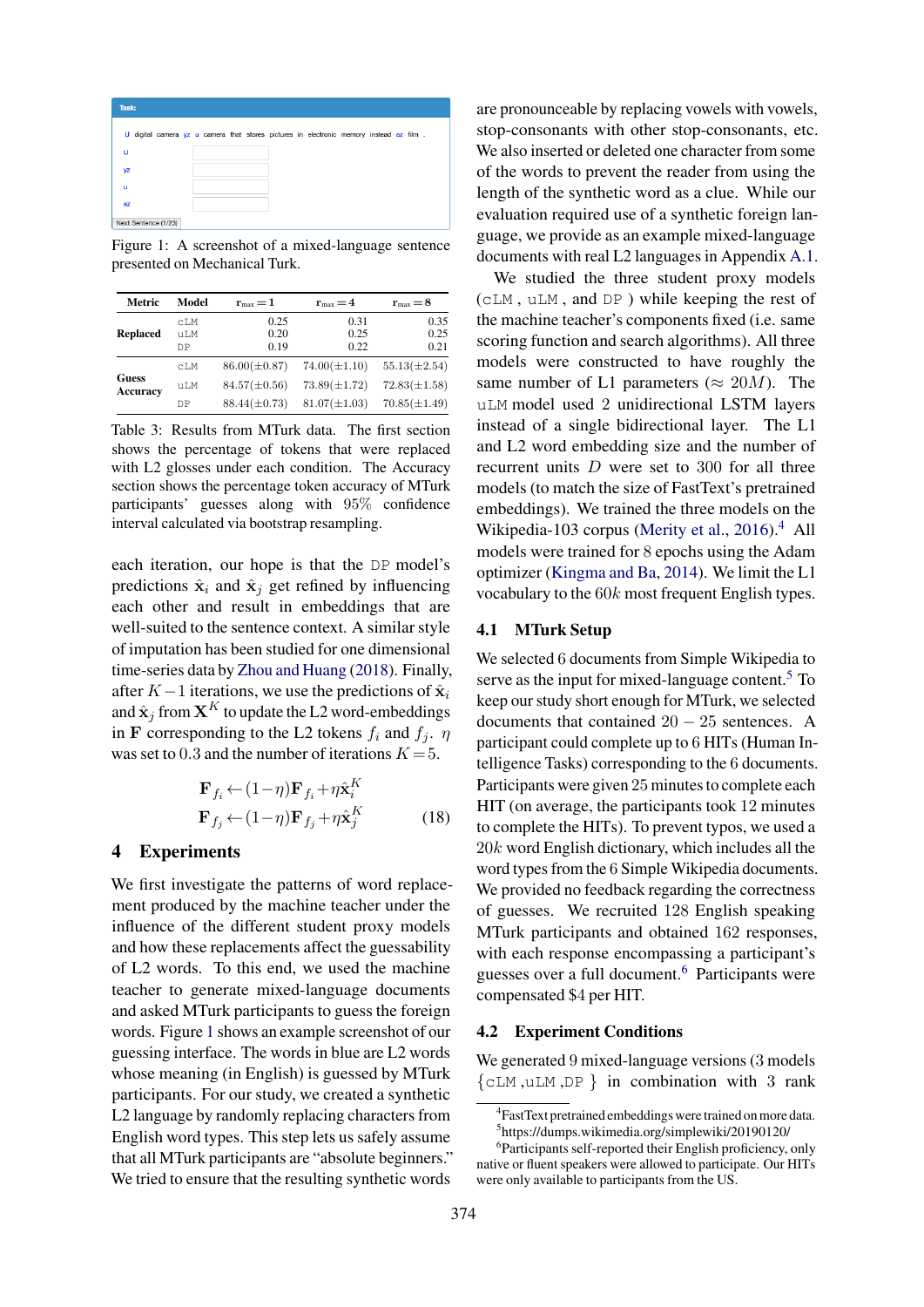<span id="page-6-0"></span>

| Model          | $\mathbf{r}_{\text{max}} = 1$                                                                                                                                                                                                                                                                                                                                                                                                                                                                                                                       | $\mathbf{r}_{\text{max}} = 8$                                                                                                                                                                                                                                                                                                                                                                                                                                                                                 |  |  |  |
|----------------|-----------------------------------------------------------------------------------------------------------------------------------------------------------------------------------------------------------------------------------------------------------------------------------------------------------------------------------------------------------------------------------------------------------------------------------------------------------------------------------------------------------------------------------------------------|---------------------------------------------------------------------------------------------------------------------------------------------------------------------------------------------------------------------------------------------------------------------------------------------------------------------------------------------------------------------------------------------------------------------------------------------------------------------------------------------------------------|--|--|--|
| $\mathtt{CLM}$ | <b>Hu</b> Nile (''an-nil'') <b>ev</b> a river $um$ Africa.<br>Up<br>is hu longest river in Earth (about 6,650 km<br>or 4,132 miles), though other rivers carry<br>more water<br>Many ozvolomb types iv emoner live in or near<br>hu waters iv hu Nile, including crocodiles,<br>birds, fish $\tilde{\mathbf{n}}$ b many others. Not only do<br>animals depend in hu Nile for survival, but<br>also people who live there need up zi everyday<br>use like washing, as <b>u jopi</b> supply, keeping<br>crops watered $\tilde{\mathbf{n}}$ other jobs | Hu Nile (''an-nil'') ev u river um Africa. Up<br>ev the longest river on Earth (about 6,650 km<br>or 4,132 miles), though other rivers carry<br>more water<br>Emu ozvolomb types of emoner live um or iul<br>the waters of hu Uro, including crocodiles,<br>ultf, wh and emu others. Ip only do animals<br>depend in the Nile zi survival, but also daudr<br>who live there need up zi everyday use like<br>washing, ez a jopi supply, keeping crops<br>watered $\tilde{\mathbf{n}}$ b other jobs             |  |  |  |
| uLM            | The Nile (''an-nil'') <b>ev</b> a river um Africa.<br>It ev hu longest river on Earth (about 6,650<br>km or 4,132 miles), though other rivers carry<br>more jopi<br>Many different pita of emoner live in or near<br>hu waters iv hu Nile, including crocodiles,<br>ultf, fish and many others. Not mru do emoner<br>depend in hu Nile for survival, but also<br>people who live there need it for everyday<br>use like washing, as a jopi supply, keeping<br>crops watered $\tilde{\mathbf{n}}$ other jobs                                         | Hu Nile (''an-nil'') ev u river um Africa. Up<br>ev the longest river in Earth (about 6,650 km<br>or 4,132 miles), though other rivers carry<br>more jopi<br>Many different pita of emoner live um or near<br>hu waters iv hu Nile, including crocodiles,<br>ultf, fish and many others. Not mru do emoner<br>depend on the Nile for survival, id also<br>people who live there need it zi everyday use<br>like washing, as <b>u</b> water supply, keeping crops<br>watered $\tilde{\mathbf{n}}$ b other jobs |  |  |  |
| DP             | Hu Nile (''an-nil'') ev a river um Africa. Up<br>ev hu longest river on Earth (about 6,650 km<br>or 4,132 miles), though other rivers carry<br>more water<br>Many different types iv animals live in<br>or near hu waters iv hu Nile, including<br>crocodiles, birds, fish and many others.<br>Not only do animals depend in hu Nile for<br>survival, but also people who live there<br>need it for everyday use like washing, as u<br>water supply, keeping crops watered and other<br>$i$ obs                                                     | Hu Nile (''an-nil'') ev a river um Africa. Up<br>ev hu longest river on Earth (about 6,650 km<br>or 4,132 miles), though udho rivers carry more<br>water<br>Many different pita of animals live in or near<br>hu waters of hu Nile, including crocodiles,<br>birds, fish and many others. Not mru do<br>animals depend in hu Nile zi survival, id also<br>people who live there need it zi everyday use<br>like washing, ez a water supply, keeping crops<br>watered and udho jobs                            |  |  |  |

Table 2: Portions of one of our Simple Wikipedia articles. The document has been converted into a mixed-language document by the machine teacher using the three student proxy models. Our experiments use a synthetic L2 language, see Appendix [A.1](#page-10-0) for examples with real L2 language (German and Spanish) on two stories. The two columns show the effect of the rank threshold  $r_{\text{max}}$ . Note that this mixed-language document is 25 sentences long; here, we only show the first 2 sentences and another middle 2 sentences to save space.

thresholds  $r_{\text{max}} \in \{1,4,8\}$  for each of the 6 Simple Wikipedia documents. For each HIT, an MTurk participant was randomly assigned one of the 9 mixed-language versions. Table [2](#page-6-0) shows the output at two settings of  $r_{\text{max}}$  for one of the documents. We see that  $r_{\text{max}}$  controls the number of L2 words the machine teacher deems guessable, which affects text readability. The increase in L2 words is most noticeable with the cLM model. We also see that the DP model differs from the others by favoring high frequency words almost exclusively. While the cLM and uLM models similarly replace a number of high frequency words, they also occasionally replace lower frequency word classes like nouns and adjectives (**emoner**, **Emu**, etc.). Table [3](#page-5-4) summarizes our findings. The first section of [3](#page-5-4) shows the percentage of tokens that were deemed guessable by our machine teacher. The cLM model replaces more words as  $r_{\text{max}}$  is increased to 8, but we see that MTurkers had a hard time guessing the meaning of the replaced tokens: their guessing accuracy drops to 55% at  $r_{\text{max}} = 8$  with the

cLM model. The uLM model, however, displays a reluctance to replace too many tokens, even as  $r_{\text{max}}$ was increased to 8.

We further analyzed the replacements and MTurk guesses based on word-class. We tagged the L1 tokens with their part-of-speech and categorized tokens into open or closed class following Universal Dependency guidelines [\(Nivre et al.\)](#page-9-15).<sup>[7](#page-6-1)</sup> Table [4](#page-7-0) summarizes our analysis of model and human behavior when the data is separated by word-class. The pink bars indicate the percentage of tokens replaced per word-class. The blue bars represent the percentage of tokens from a particular word-class that MTurk users *guessed correctly*. Thus, an ideal machine teacher should strive for the highest possible pink bar while ensuring that the blue bar is as close as possible to the pink. Our findings suggest that the uLM model at  $r_{\text{max}} = 8$  and the cLM model at  $r_{\text{max}} = 4$  show the desirable properties – high guessing accuracy and more representation of L2 words (particularly open-class words).

<span id="page-6-1"></span><sup>7</sup> https://universaldependencies.org/u/pos/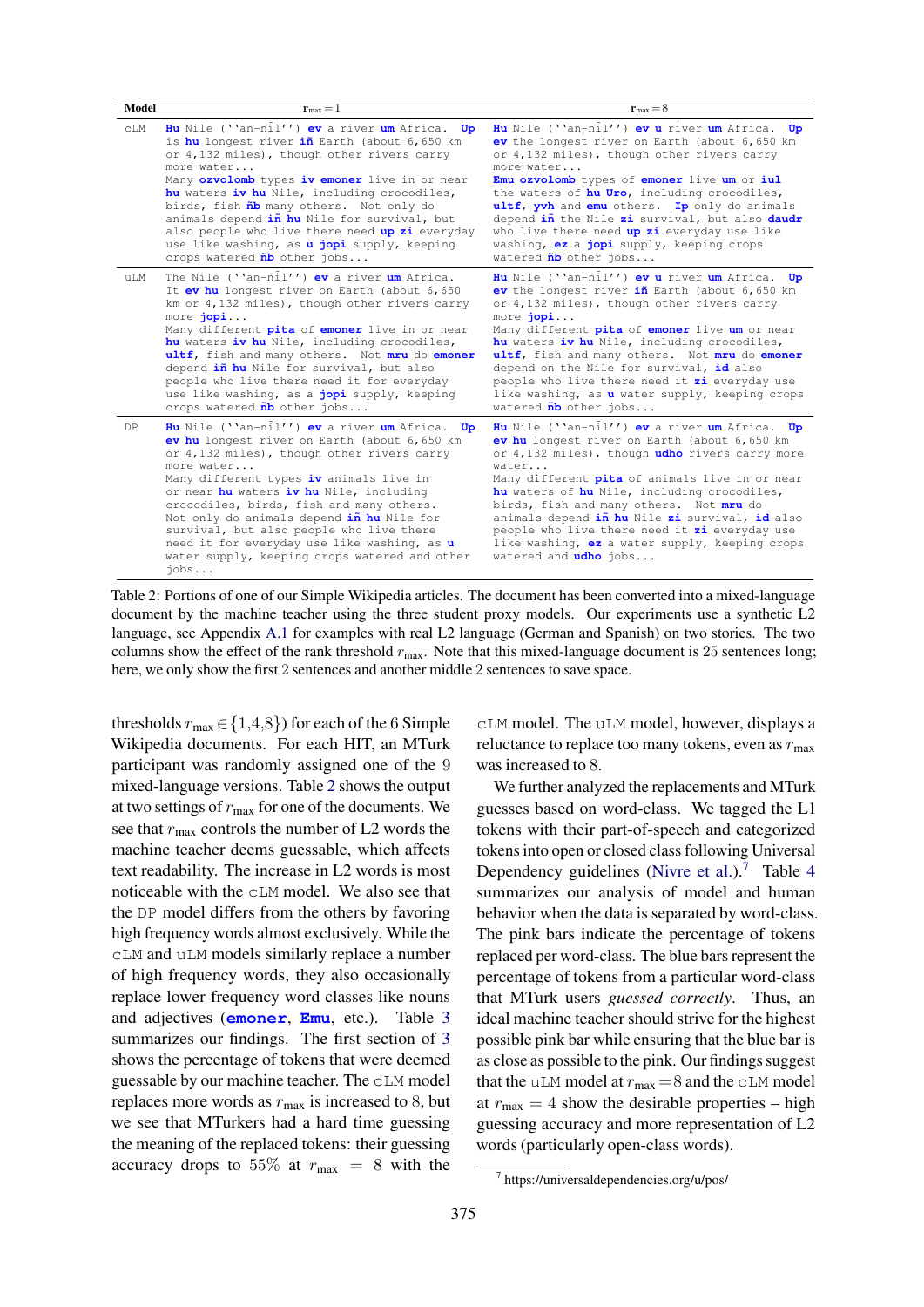<span id="page-7-0"></span>

Table 4: Results of MTurk results split up by word-class. The y-axis is percentage of tokens belonging to a word-class. The pink bar (right) shows the percentage of tokens (of a particular word-class) that were *replaced* with an L2 gloss. The blue bar (left) and indicates the percentage of tokens (of a particular word-class) that were *guessed correctly* by MTurk participants. Error bars represent 95% confidence intervals computed with bootstrap resampling. For example, we see that only 5.0% (pink) of open-class tokens were replaced into L2 by the DP model at  $r_{\text{max}} = 1$  and 4.3% of all open-class tokens were guessed correctly. Thus, even though the guess accuracy for DP at  $r_{\text{max}} = 1$  for open-class is high (86%) we can see that participants were not exposed to many open-class word tokens.

<span id="page-7-1"></span>

| Metric             | Model  | <b>Closed</b>     | <b>Open</b>       |
|--------------------|--------|-------------------|-------------------|
| <b>Types Repl-</b> | random | 59                | 524               |
| aced               | cT.M   | 33                | 149               |
| Guess Acc-         | random | $62.06(\pm 1.54)$ | $39.36(\pm 1.75)$ |
| uracy              | cT.M   | $74.91(\pm 0.94)$ | $61.96(\pm 1.24)$ |

Table 5: Results comparing our student proxy based approach to a random baseline. The first part shows the number of L2 word types exposed by each model for each word-class. The second part shows the average guess accuracy percentage for each model and word-class. 95% confidence intervals (in brackets) were computed using bootstrap resampling.

# 4.3 Random Baseline

So far we've compared different student proxy models against each other, but is our student proxy based approach required at all? How much better (or worse) is this approach compared to a *random* baseline? To answer these questions, we compare the cLM with  $r_{\text{max}} = 4$  model against a randomly generated mixed-language document. As the name suggests, word replacements are decided randomly for the random condition, but we ensure that the

number of tokens replaced in each sentence equals that from the cLM condition.

We used the 6 Simple Wikipedia documents from Section [4.1](#page-5-5) and recruited 64 new MTurk partipants who completed a total of 66 HITs (compensation was \$4 per HIT). For each HIT, the participant was given either the randomly generated or the cLM based mixed-language document. Once again, participants were made to enter their guess for each L2 word that appears in a sentence. The results are summarized in Table [5.](#page-7-1)

We find that randomly replacing words with glosses exposes more L2 word types (59 and 524 closed-class and open-class words respectively) while the cLM model is more conservative with replacements (33 and 149). However, the random mixed-language document is much harder to comprehend, indicated by significantly lower average guess accuracies than those with the cLM model. This is especially true for open-class words. Note that Table [5](#page-7-1) shows the number of word types replaced across all 6 documents.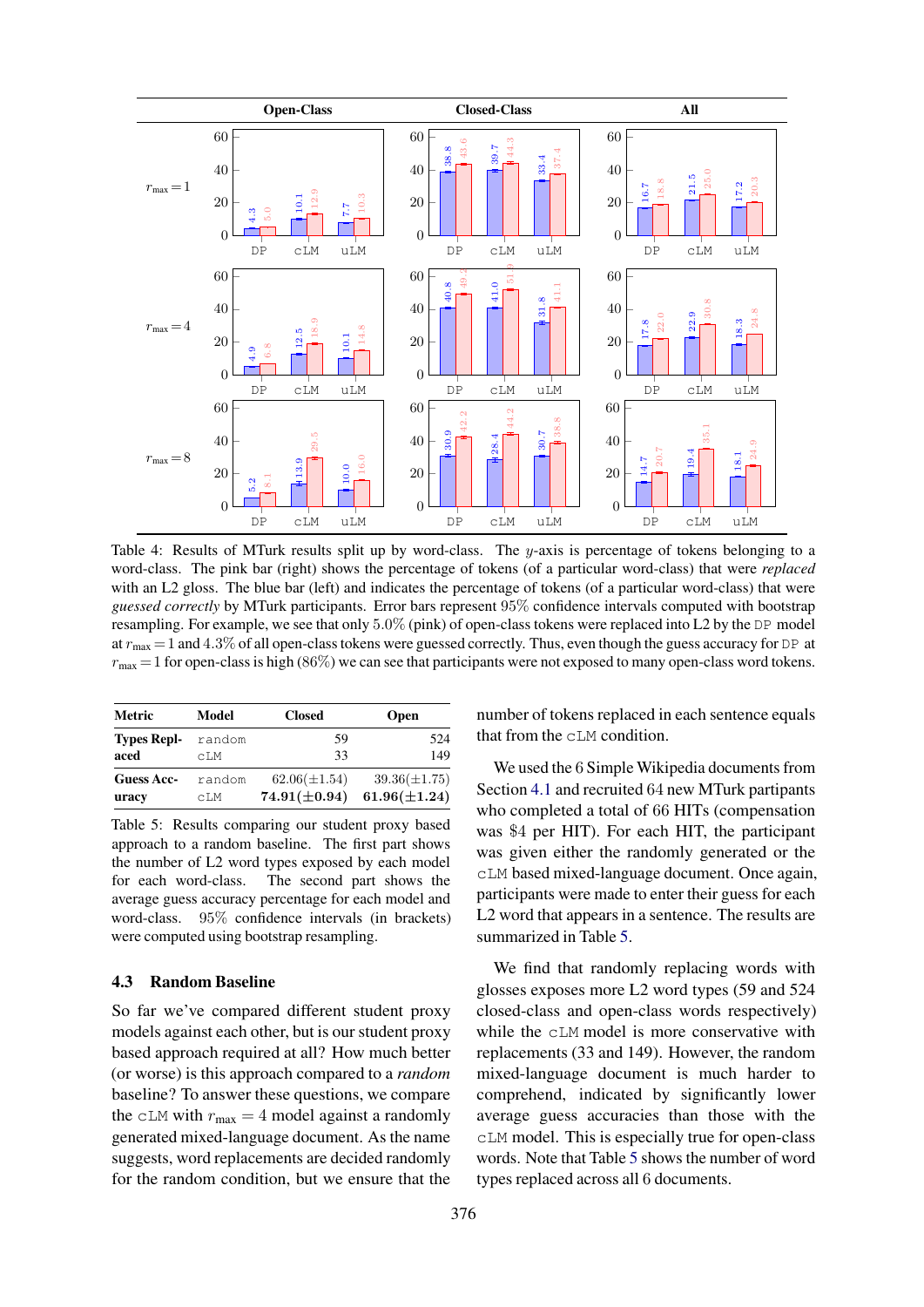<span id="page-8-0"></span>

| Model  | <b>Closed</b>     | <b>Open</b>       |
|--------|-------------------|-------------------|
| random | $9.86(\pm 0.94)$  | $4.28(\pm 0.69)$  |
| CLM    | $35.53(\pm 1.03)$ | $27.77(\pm 1.03)$ |

Table 6: Results of our L2 learning experiments where MTurk subjects simply read a mixed-language document and answered a vocabulary quiz at the end of the passage. The table shows the average guess accuracy percentage along with 95% confidence intervals computed from bootstrap resampling.

# 4.4 Learning Evaluation

Our mixed-language based approach relies on incidental learning, which states that if a novel word is repeatedly presented to a student with sufficient context, the student will eventually be able to learn the novel word. So far our experiments test MTurk participants on the "guessability" of novel words in context, but not learning. To study if students can actually learn the L2 words, we conduct an MTurk experiment where participants are simply required to read a mixed-language document (one sentence at a time). At the end of the document an L2 vocabulary quiz is given. Participants must enter the meaning of every L2 word type they have seen during the reading phase.

Once again, we compare our  $CLM (r_{max} = 4)$ model against a random baseline using the 6 Simple Wikipedia documents. 47 HITs were obtained from 45 MTurk participants for this experiment. Participants were made aware that there would be a vocabulary quiz at the end of the document. Our findings are summarized in Table [6.](#page-8-0) We find the accuracy of guesses for the vocabulary quiz at the end of the document is considerably lower than guesses with context. However, subjects still managed to retain 35.53% and 27.77% of closed-class and open-class L2 word types respectively. On the other hand, when a random mixed-language document was presented to participants, their guess accuracy dropped to 9.86% and 4.28% for closed and open class words respectively. Thus, even though more word types were exposed by the random baseline, fewer words were retained.

#### 5 Related Work

Our work does not require any supervised data collection from students. This departure makes our work easier to deploy in diverse settings (i.e. for different document genres, and different combinations of L1/L2 languages etc). While there are numerous self-directed language learning applications such as Duolingo [\(von Ahn,](#page-9-16) [2013\)](#page-9-16), our approach uses a different style of "instruction". Furthermore, reading L2 words in L1 contexts is also gaining popularity in commercial applications like [Swych](#page-9-17) [\(2015\)](#page-9-17) and [OneThirdStories](#page-9-18) [\(2018\)](#page-9-18).

Most recently, [Renduchintala et al.](#page-9-3) [\(2016\)](#page-9-3) attempt to model a student's ability to guess the meaning of foreign language words (and phrases) when prompted with a mixed language sentence. One drawback of this approach is its need for large amounts of training data, which involves prompting students (in their case, MTurk users) with mixed language sentences created randomly. Such a method is potentially inefficient, as random configurations presented to users (to obtain their guesses) would not reliably match those that a beginner student would encounter. [Labutov and Lipson](#page-9-4) [\(2014\)](#page-9-4) also use a similar supervised approach. The authors required two sets of annotations, first soliciting guesses of missing words in a sentences and then obtaining another set of annotations to judge the guesses.

#### 6 Conclusion

We are encouraged by the ability to generate mixed-language documents without the need of expensive data collection from students. Our MTurk study shows that students can guess the meaning of foreign words in context with high accuracy and also retain the foreign words.

For future work, we would like to investigate ways to smoothly adapt our student proxy models into personalized models. We also recognize that our approach may be "low-recall," i.e., it might miss out on teaching possibilities. For example, our machine teacher may not realize that cognates can be replaced with the L2 and still understood, even if there are no contextual clues (**Afrika** can likely be understood without much context). Incorporating spelling information into our language models [\(Kim](#page-9-19) [et al.,](#page-9-19) [2016\)](#page-9-19) could help the machine teacher identify more instances for incidental learning. Additionally, we would like to investigate how our approach could be extended to enable phrasal learning (which should consider word-ordering differences between the L1 and L2). As the cLM and uLM models showed the most promising results in our experiments, we believe these models could serve as the baseline for future work.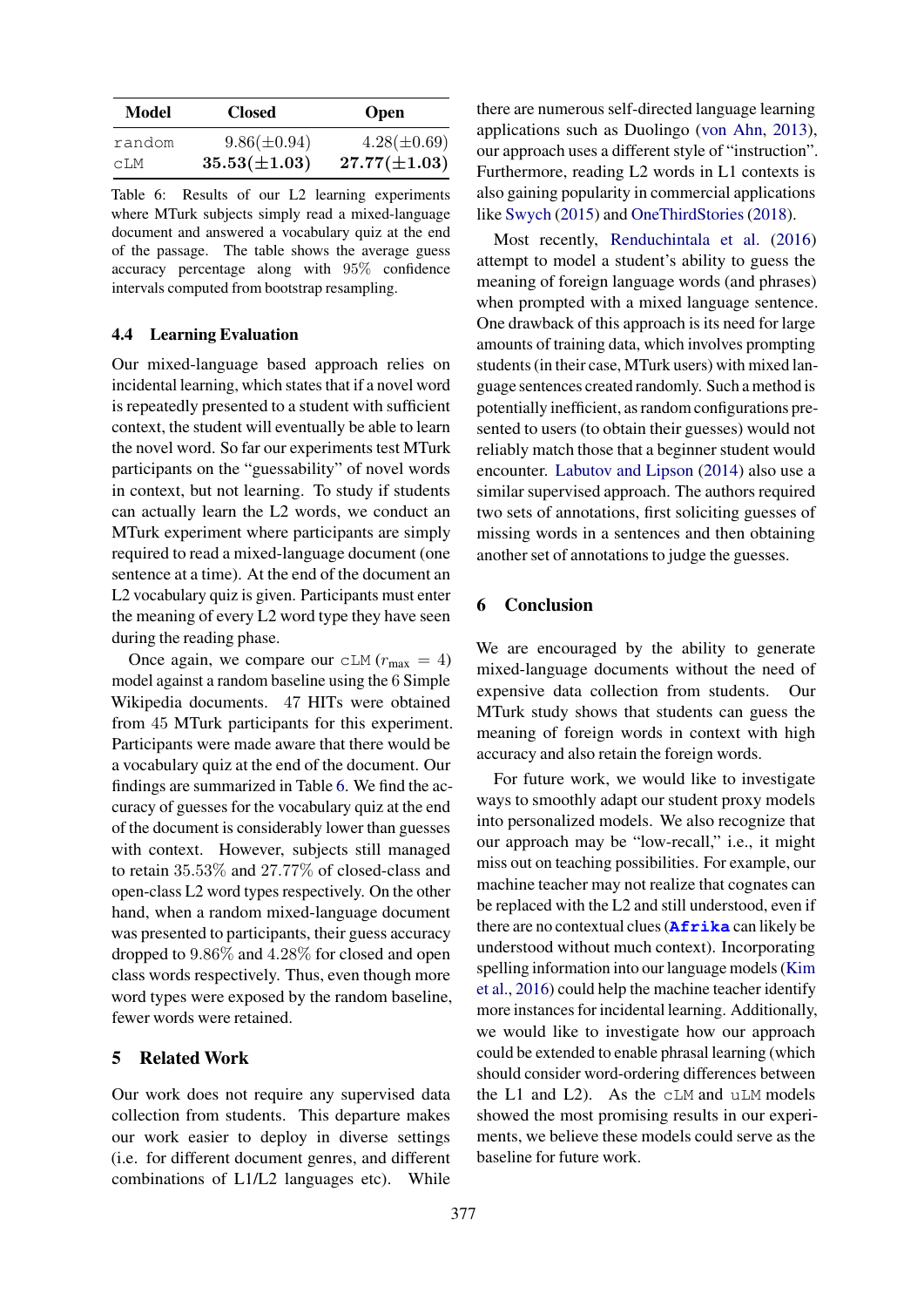#### References

- <span id="page-9-16"></span>Luis von Ahn. 2013. Duolingo: Learn a language for free while helping to translate the web. In *Proceedings of the 2013 International Conference on Intelligent User Interfaces*, pages 1–2.
- <span id="page-9-11"></span>Piotr Bojanowski, Edouard Grave, Armand Joulin, and Tomas Mikolov. 2017. Enriching word vectors with subword information. *Transactions of the Association for Computational Linguistics*, 5:135–146.
- <span id="page-9-12"></span>Jacob Devlin, Ming-Wei Chang, Kenton Lee, and Kristina Toutanova. 2018. Bert: Pre-training of deep bidirectional transformers for language understanding. *arXiv preprint arXiv:1810.04805*.
- <span id="page-9-6"></span>Sepp Hochreiter and Jürgen Schmidhuber. 1997. Long short-term memory. *Neural computation*, 9(8):1735–1780.
- <span id="page-9-19"></span>Yoon Kim, Yacine Jernite, David Sontag, and Alexander M Rush. 2016. Character-aware neural language models. In *Thirtieth AAAI Conference on Artificial Intelligence*.
- <span id="page-9-8"></span>Diederik P Kingma and Jimmy Ba. 2014. Adam: A method for stochastic optimization. *arXiv preprint arXiv:1412.6980*.
- <span id="page-9-0"></span>Stephen Krashen. 1989. We acquire vocabulary and spelling by reading: Additional evidence for the input hypothesis. *The Modern Language Journal*, 73(4):440–464.
- <span id="page-9-4"></span>Igor Labutov and Hod Lipson. 2014. Generating codeswitched text for lexical learning. In *Proceedings of ACL*, pages 562–571.
- <span id="page-9-14"></span>Stephen Merity, Caiming Xiong, James Bradbury, and Richard Socher. 2016. Pointer sentinel mixture models. *arXiv preprint arXiv:1609.07843*.
- <span id="page-9-9"></span>Tomas Mikolov, Martin Karafiát, Lukas Burget, Jan Cernocky, and Sanjeev Khudanpur. 2010. Recurrent ` neural network based language model. In *INTER-SPEECH 2010, 11th Annual Conference of the International Speech Communication Association, Makuhari, Chiba, Japan, September 26-30, 2010*, pages 1045–1048.
- <span id="page-9-5"></span>Amr El-Desoky Mousa and Björn Schuller. 2017. Contextual bidirectional long short-term memory recurrent neural network language models: A generative approach to sentiment analysis. In *Proceedings EACL*.
- <span id="page-9-15"></span>Joakim Nivre, Marie-Catherine De Marneffe, Filip Ginter, Yoav Goldberg, Jan Hajic, et al. Universal dependencies v1: A multilingual treebank collection.
- <span id="page-9-18"></span>OneThirdStories. 2018. Onethirdstories. <https://onethirdstories.com/>. Accessed: 2019-02-20.
- <span id="page-9-7"></span>Ofir Press and LiorWolf. 2017. [Using the output embed](https://aclanthology.info/papers/E17-2025/e17-2025)[ding to improve language models.](https://aclanthology.info/papers/E17-2025/e17-2025) In *Proceedings of the 15th Conference of the European Chapter of the Association for Computational Linguistics, EACL 2017, Valencia, Spain, April 3-7, 2017, Volume 2: Short Papers*, pages 157–163.
- <span id="page-9-3"></span>Adithya Renduchintala, Rebecca Knowles, Philipp Koehn, and Jason Eisner. 2016. [User modeling](https://doi.org/10.18653/v1/P16-1175) [in language learning with macaronic texts.](https://doi.org/10.18653/v1/P16-1175) In *Proceedings of the 54th Annual Meeting of the Association for Computational Linguistics (Volume 1: Long Papers)*, pages 1859–1869, Berlin, Germany. Association for Computational Linguistics.
- <span id="page-9-10"></span>Rupesh Kumar Srivastava, Klaus Greff, and Jürgen Schmidhuber. 2015. Highway networks. *arXiv preprint arXiv:1505.00387*.
- <span id="page-9-17"></span>Swych. 2015. Swych. <http://swych.it/>. Accessed: 2019-02-20.
- <span id="page-9-2"></span>Lev Vygotski˘ı. 2012. *Thought and Language (Revised and Expanded Edition)*. MIT Press.
- <span id="page-9-1"></span>David Wood, Jerome S. Bruner, and Gail Ross. 1976. The role of tutoring in problem solving. *Journal of Child Psychology and Psychiatry*, 17(2):89–100.
- <span id="page-9-13"></span>Jingguang Zhou and Zili Huang. 2018. Recover missing sensor data with iterative imputing network. In *Workshops at the Thirty-Second AAAI Conference on Artificial Intelligence*.